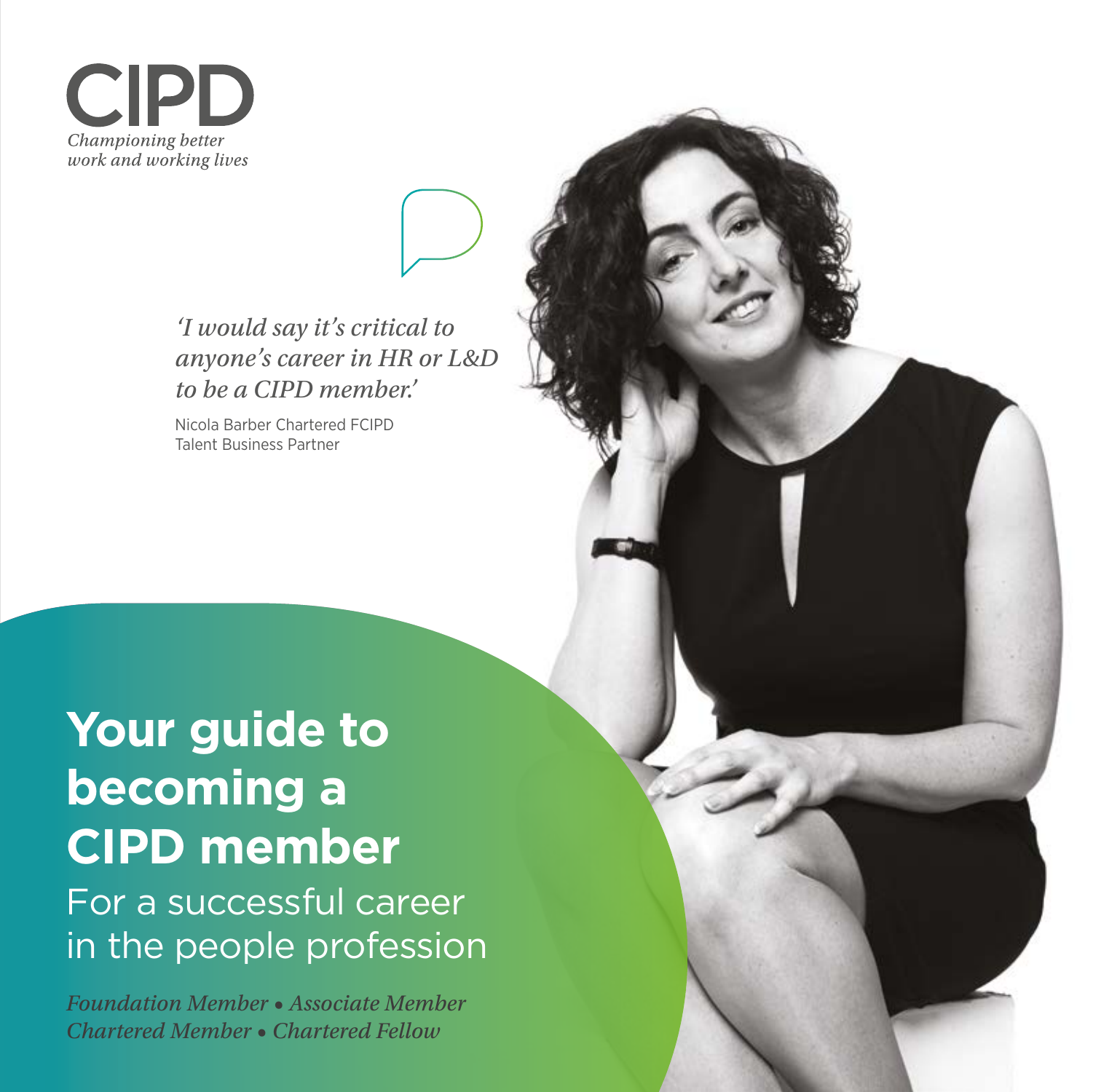# Inspiring times for people professionals

If you're excited about a career in Human Resources, Organisational Development or Learning and Development, you're in good company. It's a rewarding profession to work in because the opportunities to make a difference are growing all the time.

A career in the people profession offers a world of exciting opportunities: you can work in any business sector and in organisations of any size, in the UK or internationally.

The rewards are great, and with the right skills and motivation, you can expect swift progression early on.



# *'I go home feeling like I have really added value to the organisation'.*

Glynis Ward Chartered FCIPD Senior HR Business Partner



# **Average HR and L&D salaries UK 2018\***

\*CIPD HR-inform salary search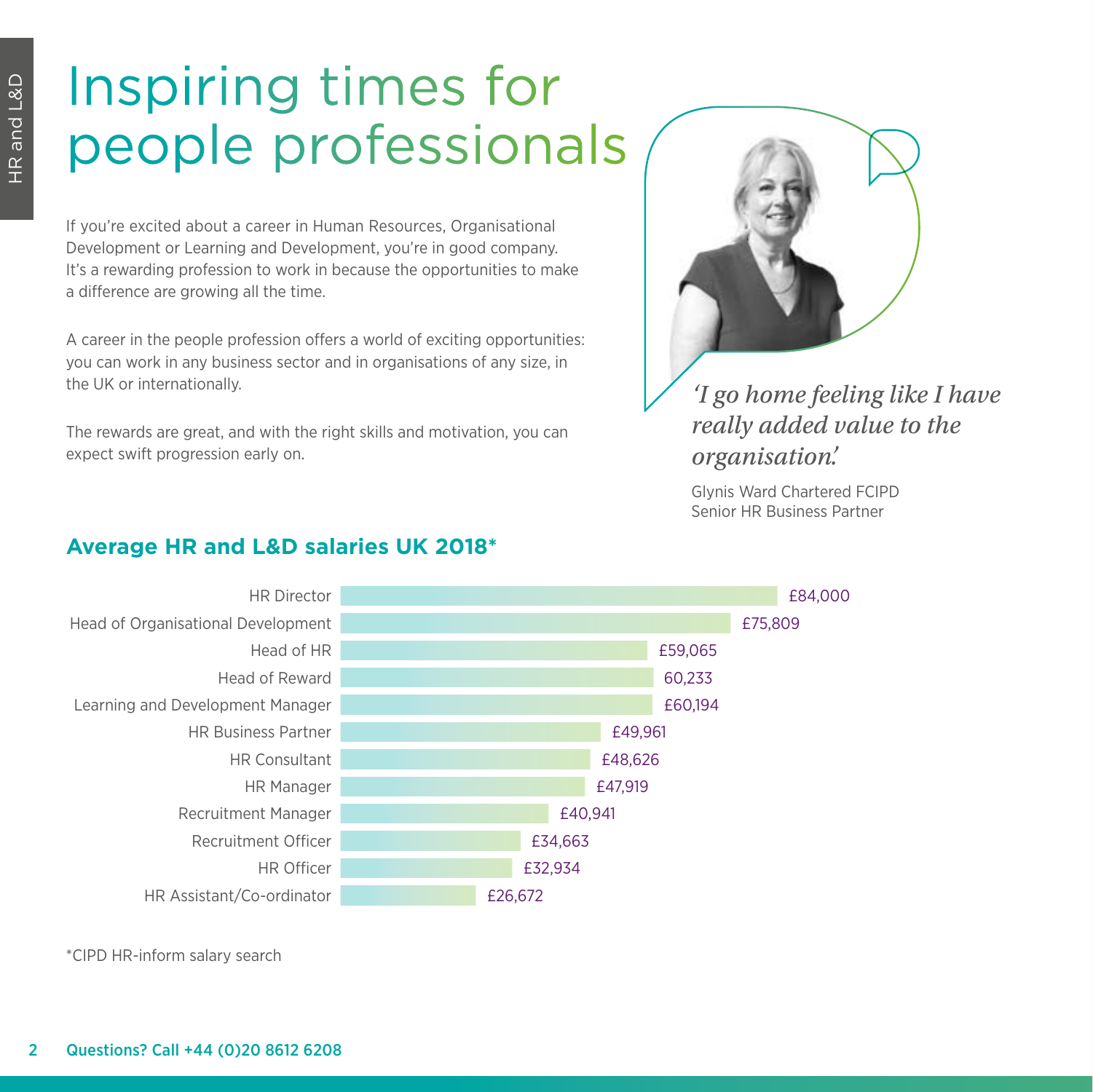# About the CIPD

CIPD is the professional body for experts in people at work. For more than 100 years, we've been **championing better work and working lives by** setting professional standards for HR and people development, as well as driving positive change in the world of work.

With hubs in the UK, Ireland, Middle East and Asia, we're the career partner of choice for over **160,000 members around the world**. We're the only body in the world that can award **Chartered status** to individual people professionals, and our independent research and insights make us trusted advisers to governments and employers.

### **Championing better work and working lives**

Your role as a people professional is central to an organisation, having the responsibility for attracting, developing and retaining your company's most important asset – its people.

And wherever you work, your position can involve and influence all areas of the business, and all members of staff. Above all, it's inspiring to remember that how you apply your knowledge and understanding today, will shape the world's workforce in the years to come.

### **CIPD membership builds your career**

Whether you're just starting out or are an expert in the people profession, CIPD membership **will give you the edge in a competitive job market**. That's why an increasing number of people professionals aspire to join CIPD membership. You will also enjoy a variety of exclusive member benefits (see pages 14–15).

### **Professionalise your people teams**

We've partnered with some of the world's most progressive organisations and set the international standard for people professionals. By partnering with us, you can bring all of that expertise into your organisation, and build a workforce of confident, analytical and strategic professionals.

We can support your organisation through advisory services, world-class learning for your teams, professional recognition and organisational assessment.

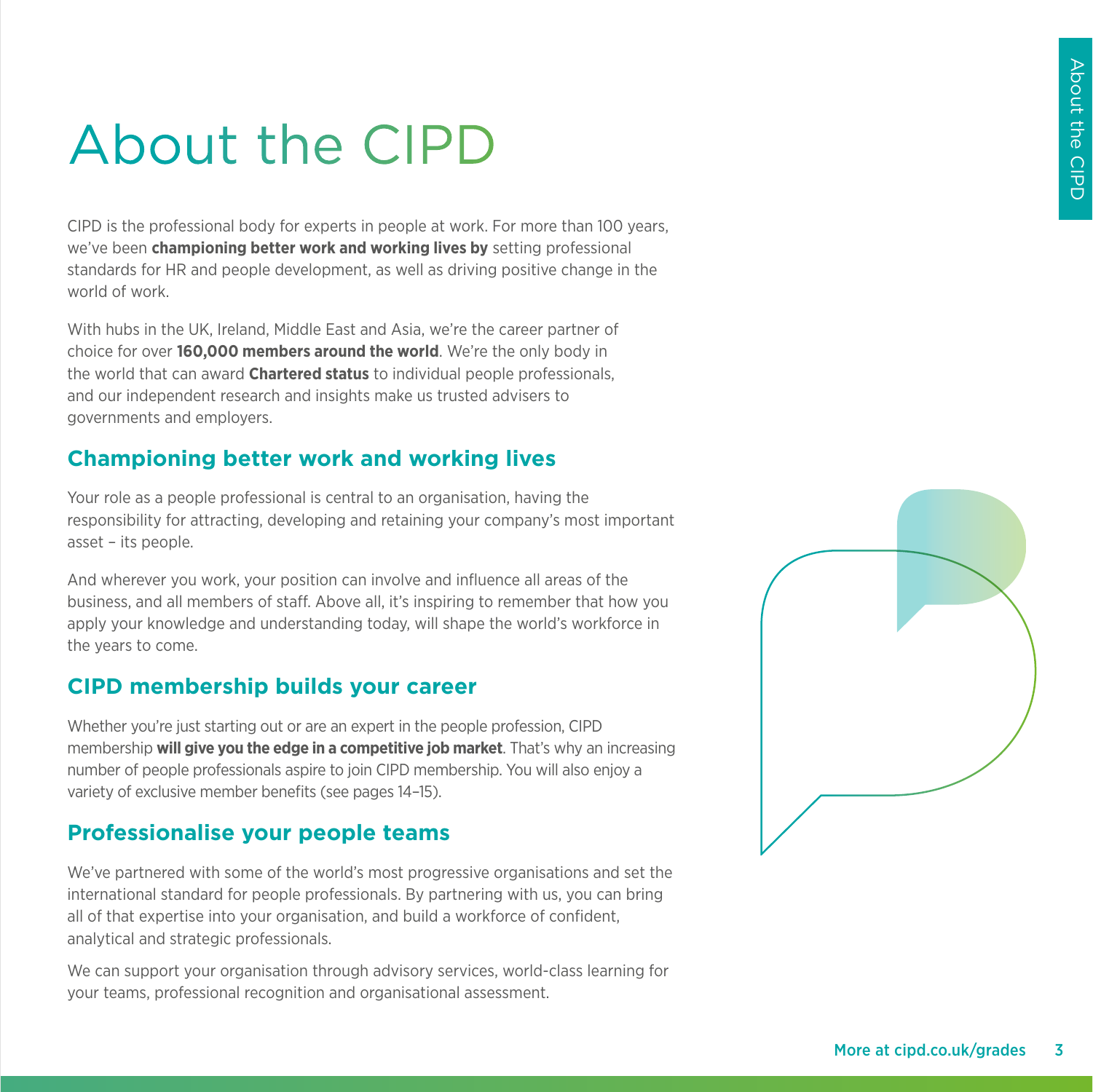# What is CIPD membership?

Membership of the CIPD is something to be proud of. It sets you apart from other people professionals and demonstrates:

- knowledge, experience and relevance you bring to employers and clients
- commitment to high standards, your professional development and ethical standards
- your ability to create an impact in the workplace and make a difference to an organisation's strategy and its people.

CIPD membership entitles you to use the designation after your name, highlighting your professional standing within the people profession community:

- **• Foundation Member (Foundation CIPD)**
- **• Associate Member (Assoc CIPD)**
- **• Chartered Member (Chartered MCIPD)**
- **• Chartered Fellow (Chartered FCIPD)**

All of this will enhance your career prospects and earning potential, inspire confidence in your employer and give you credibility in the workplace. It's a trusted benchmark against which employers can judge your workplace abilities beyond study and qualifications.



**Jane Smith Chartered MCIPD HR Business Partner**



*'The CIPD has completely transformed my career and it's helped to get me to where I am now.'*

Dipesh Mistry Assoc CIPD eLearning Manager

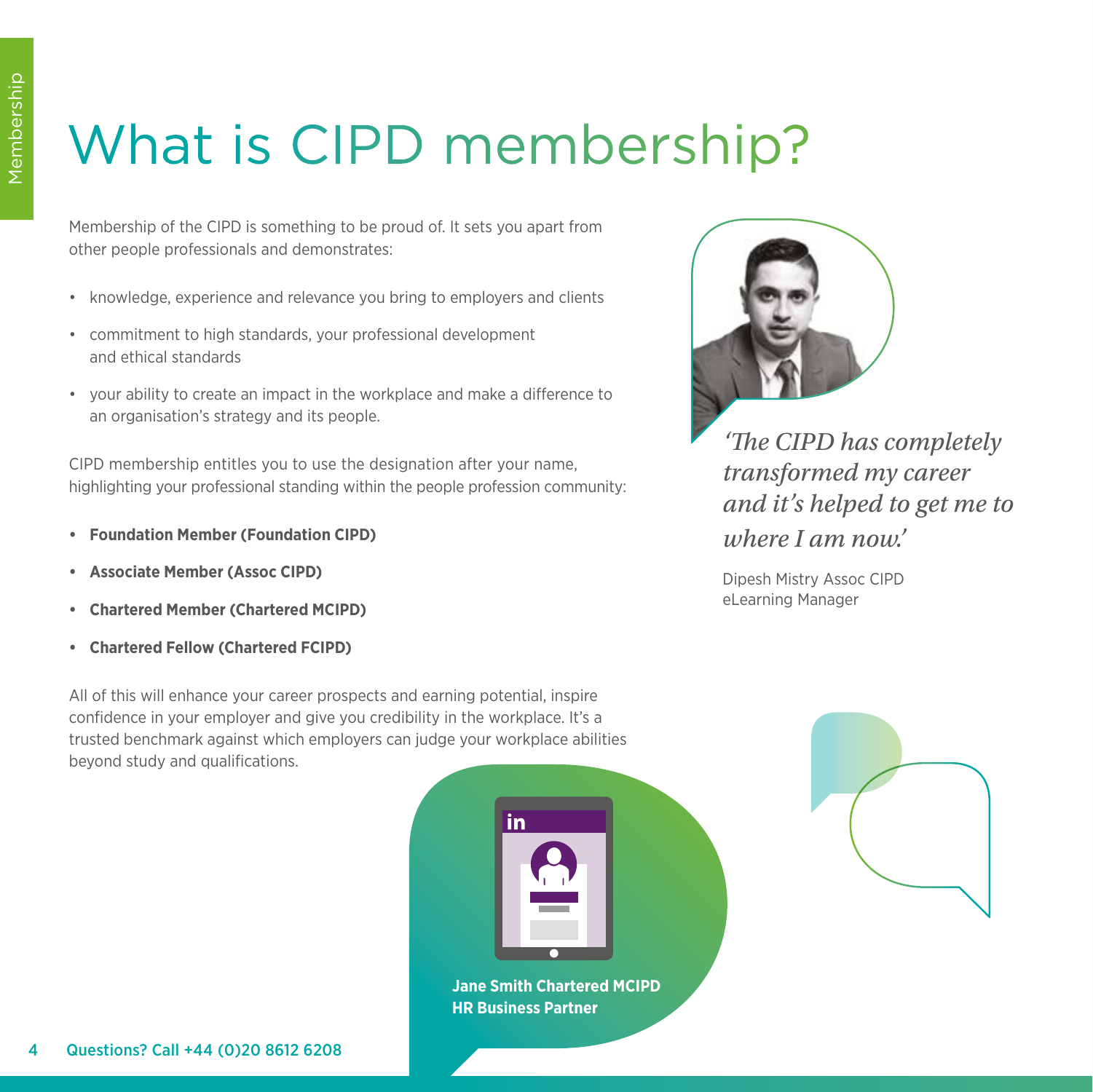# Four grades of CIPD membership

There's a membership grade to suit everyone working in the people profession, from a Foundation Member starting their career, to a Chartered Fellow putting their years of experience into practice. Your CIPD grade sends a clear message about the level and scope of the work that you do, and the impact that you make with your work.

#### **Foundation Member**  Foundation CIPD

At Foundation Member grade you're applying knowledge to deliver strong tactical support in the people profession.

You have a direct impact on daily operations. You're using your knowledge to perform an effective tactical role that supports others in your organisation including your manager, colleagues and customers.

#### **Associate Member**  Assoc CIPD

At Associate Member grade your work is operational with some complexity: you're beginning to contribute your thinking to people issues and solutions in your organisation.

You're using your knowledge to address and react to business needs, and you actively influence the day-to-day people approach in your organisation.

### **Chartered Member**  Chartered MCIPD

At Chartered Member grade you are working strategically and operationally with some complexity. You are actively driving and managing change to meet your organisation's needs.

You're using your expertise and knowledge to make informed decisions and to influence others, and you're delivering positive change through people solutions.

### **Chartered Fellow**  Chartered FCIPD

At Chartered Fellow grade you are combining strategic insight and people expertise with commercial acumen, to change the way organisations think about their people.

You're recognised as a thought leader, influencer and expert change agent in today's evolving workplace. You are advancing people strategy as a positive force for good, and proving its value in the world of work.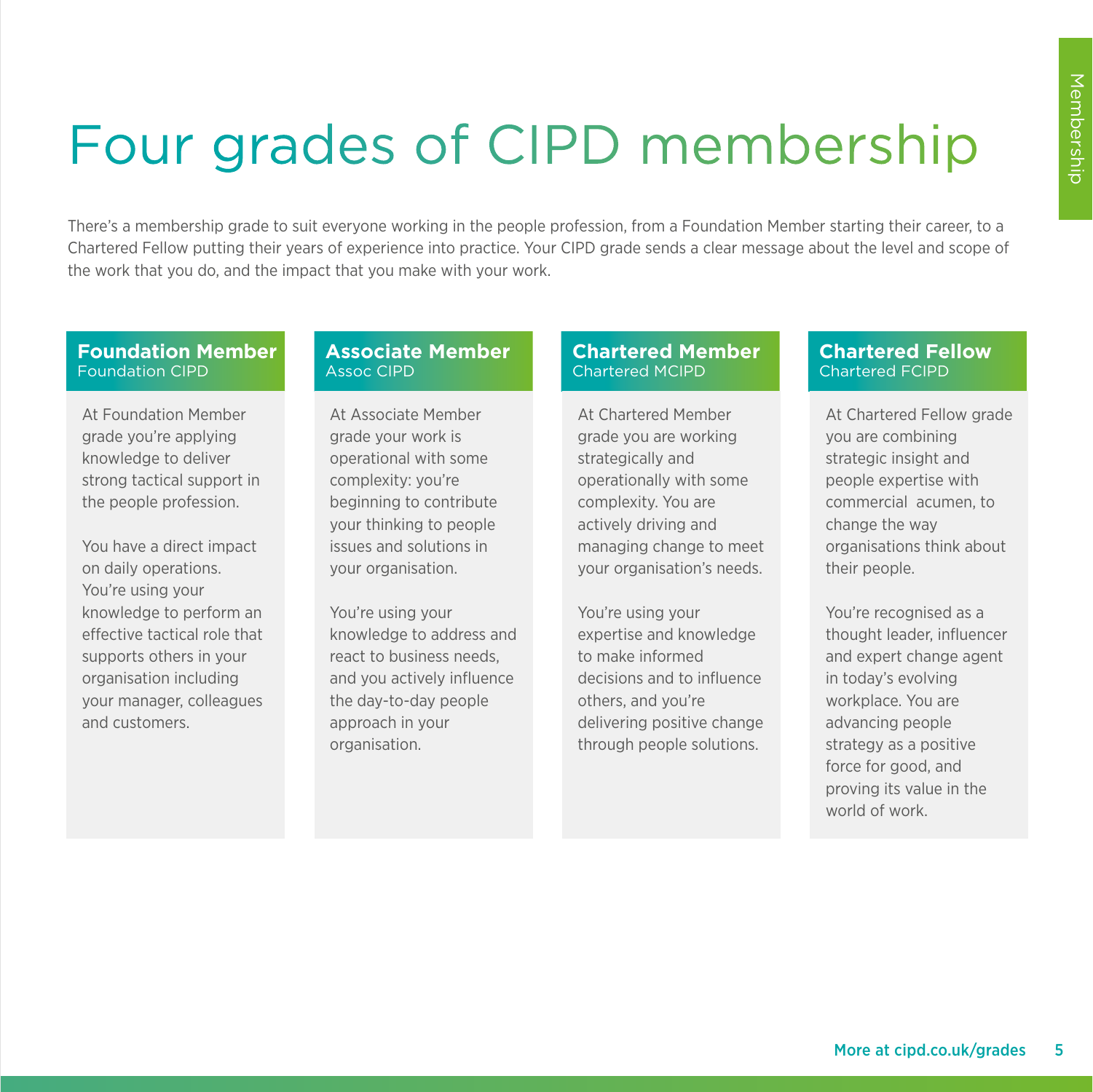# Your journey to membership

# **For those starting out or developing their career**

Our qualifications offer a clear pathway that caters to every career stage, from aspiring to experienced professionals. We've also aligned each qualification with a membership grade so you can plan your career progression with confidence - and gain the recognition you deserve. See page 8 for more details.

Study a CIPD qualification:

CIPD Level 3 Foundation Certificate

CIPD Level 5 Associate Diploma

CIPD Level 7 Advanced Diploma

# **For experienced people professionals**

We understand that those who have experience working in the people profession might prefer a more flexible route into membership. If you have at least one year recent experience, our non-study route is for you (see pages 12–13 for more details).

Complete Experience **Assessment**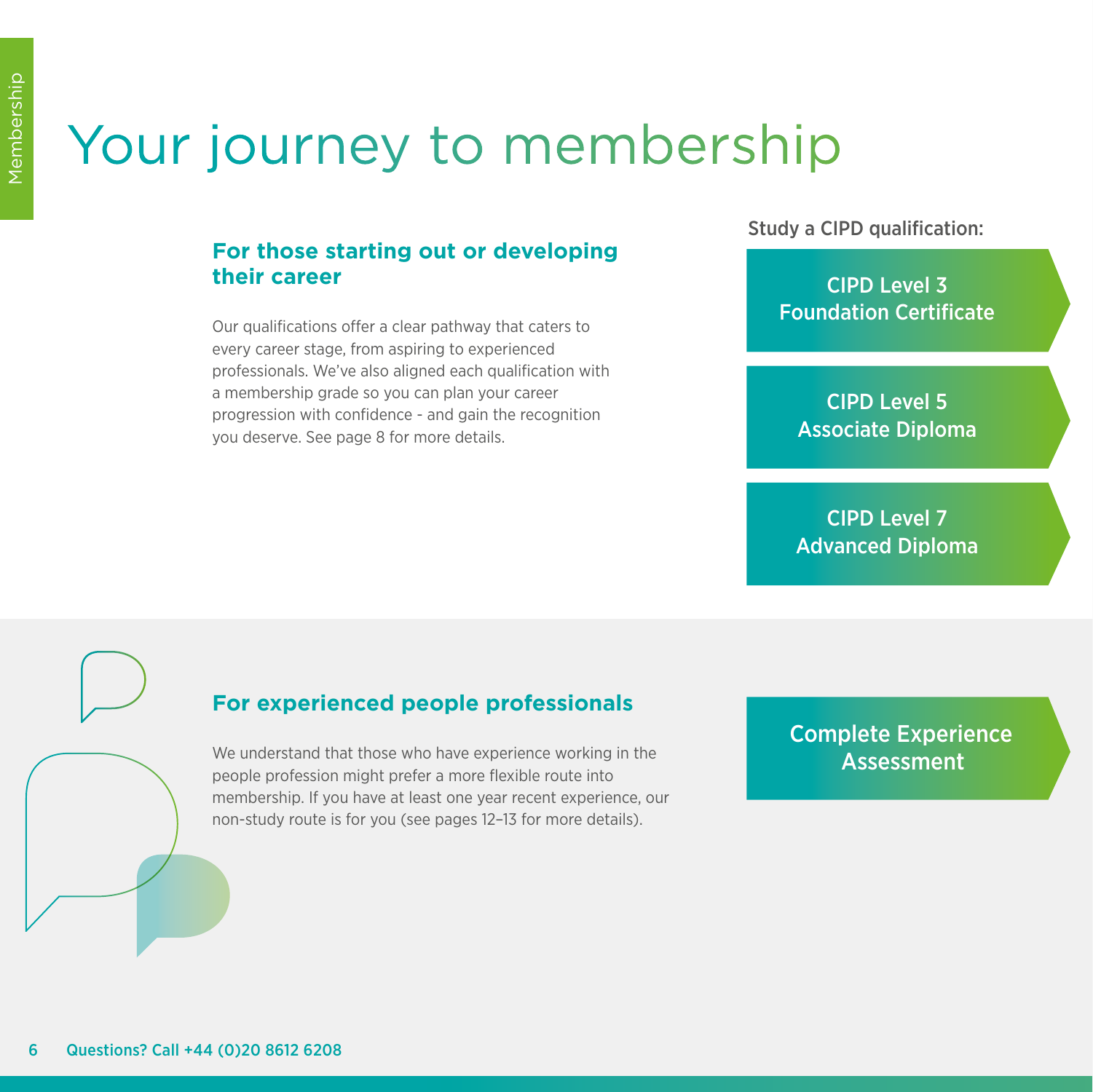Once you finish your qualification

Become a Foundation Member

Become an Associate Member

Become an Associate Member

Once you finish Experience

Assessment

Once you have gained enough experience

> Upgrade to Chartered Member or Chartered Fellow

Join membership to access support during the four month assessment

Join Student Membership for the duration of your studies (8–12 months)

Join Student Membership for the duration of your studies (12–16 months)

Join Student Membership for the duration of your studies (16–24 months)

> Become an Associate Member

Become a Chartered Member

Become a Chartered Fellow Once you have the experience

Upgrade to Chartered Fellow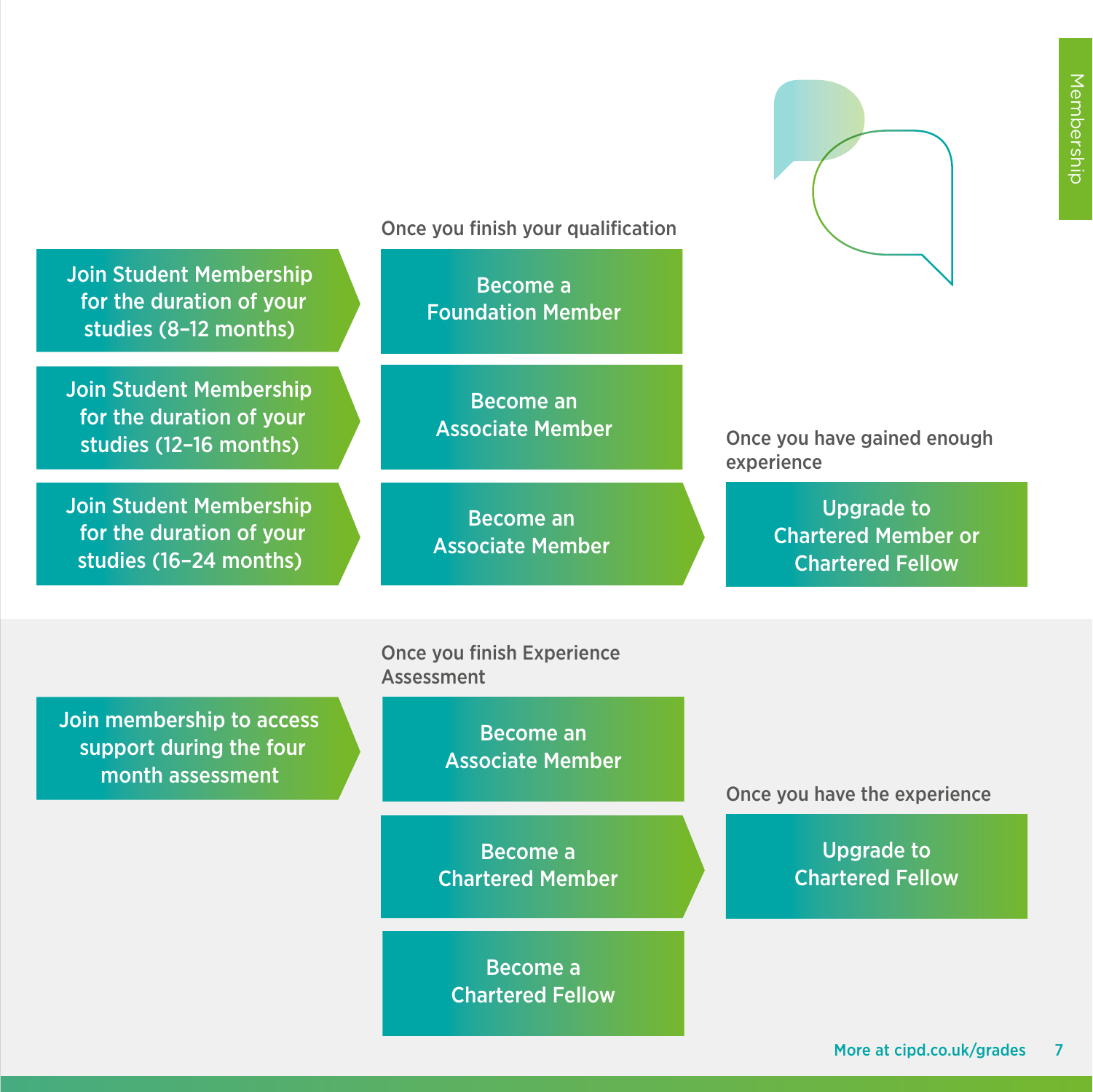# CIPD qualifications

Whether you're starting out or looking to progress your career, the CIPD's internationallyrecognised HR and L&D qualifications are a great way to acquire the knowledge and skills essential to becoming an effective people practitioner. They are based on the Profession Map which taps into the cumulative insights of 20,000 experts.

CIPD qualifications are:

- valued by employers you'll develop the business understanding and technical knowledge that organisations are looking for
- designed to enable you to apply your learning back at work and make a real impact on your organisation
- a pathway to CIPD membership.

CIPD qualifications are available at three levels:

# **Foundation – Level 3\* Associate – Level 5\* Advanced – Level 7\***

If you want to embark on a career in people practice, or if you're already in a support role and looking to take the next step on the ladder, this qualification is for you.

Choose this qualification if you already work in a people practice role and want to gain a deeper understanding of the professional behaviours that lead to organisational success.

This qualification is for you if you're an experienced people professional, looking to advance to a strategic level, and aspire to become a Chartered Member.

\*CIPD's level 3 qualification is Regulated Qualifications Framework (RQF) Level 3 in England and Northern Ireland. Credit and Qualifications Framework (CQFW) Level 3 in Wales. Comparable to Level 5 in Ireland, Level 6 in Scotland, Level 4 European Qualifications Framework (EQF).

\*CIPD's level 5 qualifications are Regulated Qualifications Framework (RQF) Level 5 in England and Northern Ireland. Credit and Qualifications Framework (CQFW) Level 5 in Wales. Comparable to Level 7 in Ireland, Level 9 in Scotland, Level 5 European Qualifications Framework (EQF).

\*CIPD's level 7 qualifications are comparable to Regulated Qualifications Framework (RQF) Level 7 in England and Northern Ireland. Credit and Qualifications Framework (CQFW) Level 7 in Wales. Comparable to Level 9 in Ireland, Level 11 in Scotland, Level 7 European Qualifications Framework (EQF).

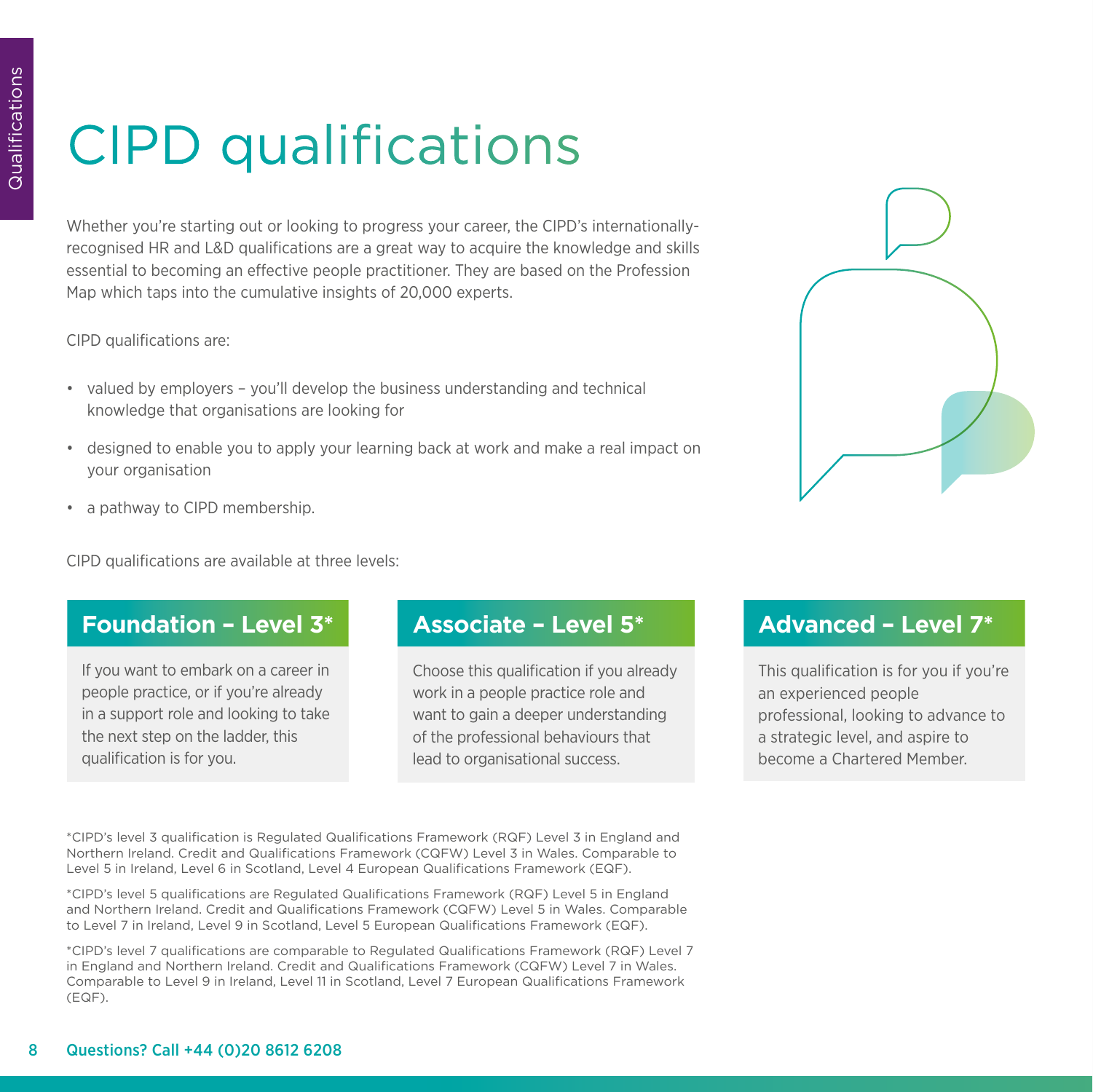# Your study options

When you've decided on the right qualification for you, the next step is to choose how you'd like to study. CIPD Study Centres offer flexible programmes to suit your timescales, budget and home or work commitments. You can study part-time (2–20 hours per week) or full-time (21+hours per week), and choose one of the following study options:

All tuition, content and resources are delivered online. This can either be live, or on-demand, with self-serve course content and resources

### **Online Face to face Blended**

All tuition, content and resources are taught and provided to you in person, often in a classroom style setting

A mix of face to face tuition, with additional online interactions, content and resources

Tailored programmes are also available for experienced people professionals. They combine evidence of your own relevant workplace practice, with tailored learning and assessment content.

### **Apprenticeship**

You can also achieve a CIPD Associate level qualification through the Level 5 apprenticeship for HR Consultant/Partner. Find out more at:

#### **[cipd.co.uk/learn/apprenticeship-standards](https://www.cipd.co.uk/learn/apprenticeship-standards)**

Want to talk through your study options? Call us today +**44 (0)20 8612 6202.**

# **CIPD membership**

When you successfully complete a CIPD qualification, you'll become either a Foundation or Associate Member, meaning you can use the designation Foundation CIPD or Associate CIPD after your name. If you complete the Advanced Diploma, you can apply to upgrade to Chartered Member or Chartered Fellow (depending on your experience), see page 10 for more details.

*'Completing my CIPD qualification and achieving membership has been integral to my career success.'* 

Rebecca Watts Chartered MCIPD Group OD & Learning Partner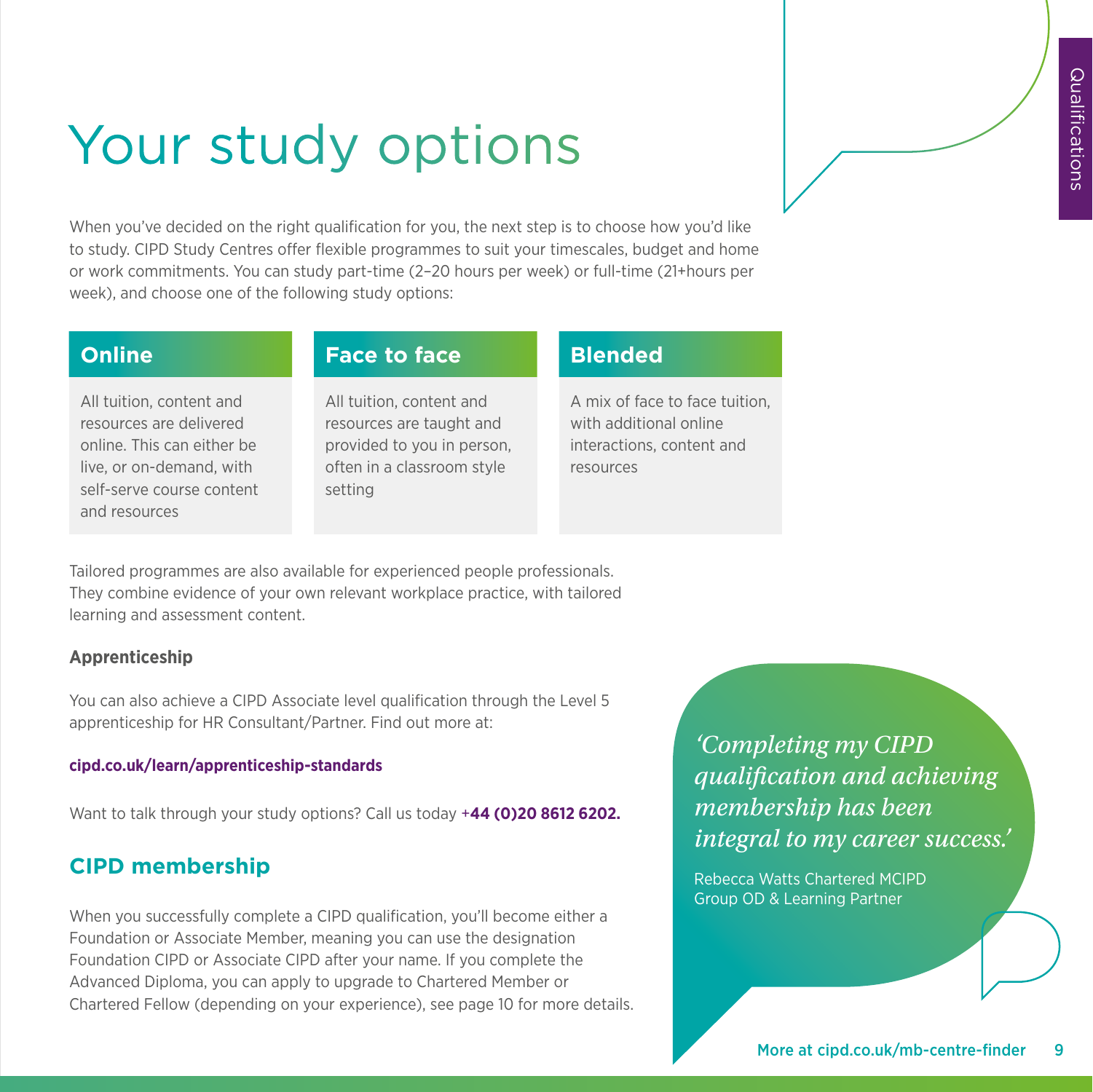# Advancing to Chartered after study

# **Upgrading your membership to Chartered Member or Chartered Fellow**

When you successfully complete a **CIPD Advanced Diploma** and have gained a minimum of one year's experience in the people profession, you might be able to upgrade your membership to Chartered Member or Chartered Fellow. Upgrading your membership will ensure your capability, knowledge and impact in the workplace are reflected by your CIPD membership grade.

A Chartered grade of membership will:

- raise your profile further
- open doors to new opportunities
- connect you with the best in the people profession
- allow you to shape the future of the profession.

You can also use the designation **Chartered MCIPD** or **Chartered FCIPD** after your name.

# **Am I ready to upgrade?**

Find out if you're ready to upgrade, based on your current level of experience. It's free, flexible and quick with our online Pre-Assessment Tool. Get started at **cipd.co.uk/upgrade-tool** 



*'I've worked in Human Resources for over 25 years and this was an accessible way for me to validate the knowledge and experience I've gained over the years.'* 

Maxine Dempster Chartered MCIPD Head of Human Resources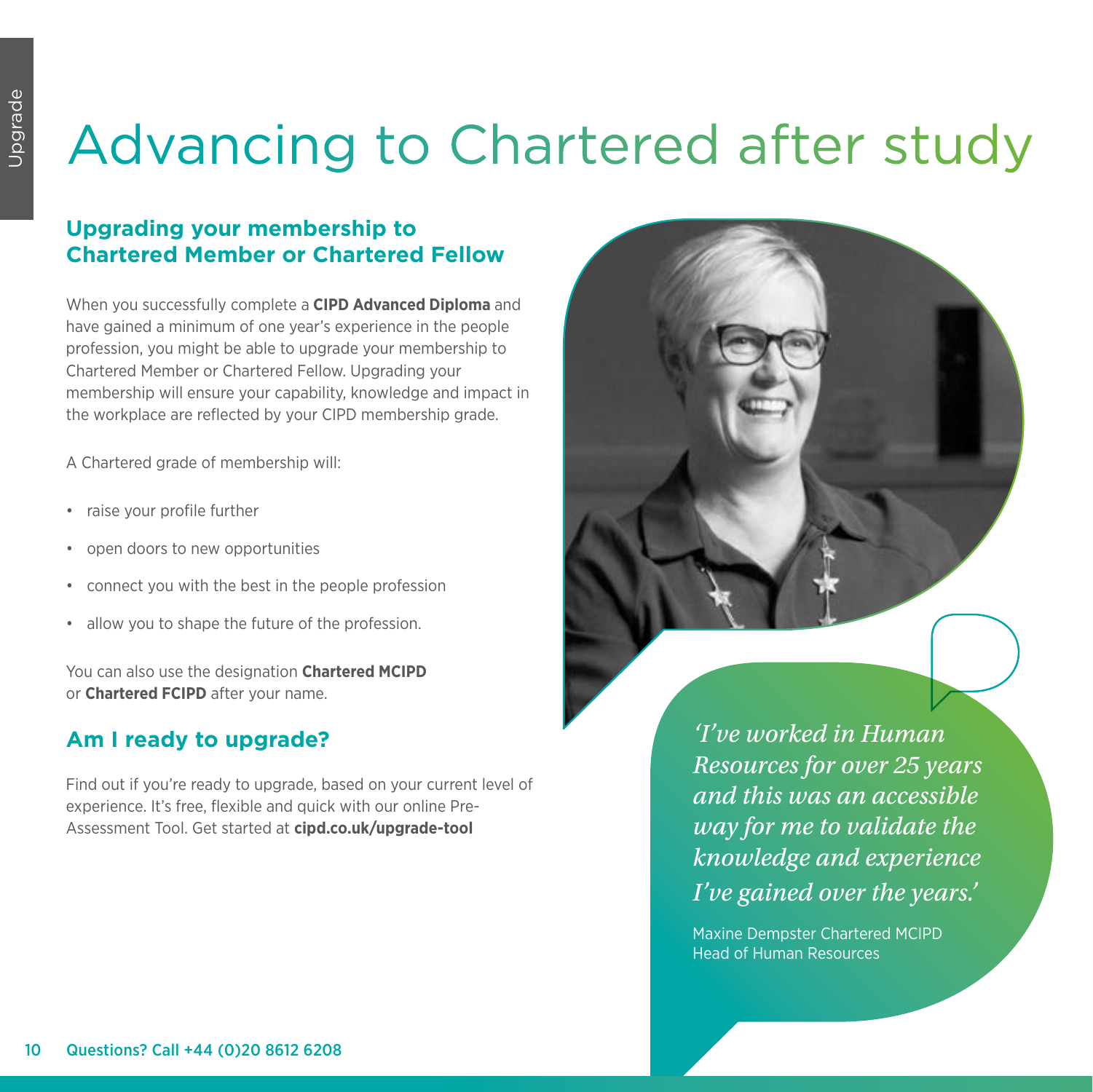# How to upgrade your membership

Upgrading is straightforward, rewarding and can take as little as 60 minutes.

Our telephone assessment is a flexible, time-efficient discussion to fit around your schedule. Your results will be available within 10 working days.

If you're upgrading to Chartered Member, we also offer form-based assessment in case you prefer to put your thoughts on paper. Your results will be available in 6-8 weeks.

We offer candidate guidance, which includes hints and tips helping you to prepare for your upgrading assessment.

*'On reflection, I wish that I had upgraded earlier. The process was seamless and it feels good to be a Chartered Fellow of the CIPD.'* 

Simon Brown Chartered FCIPD HR Director

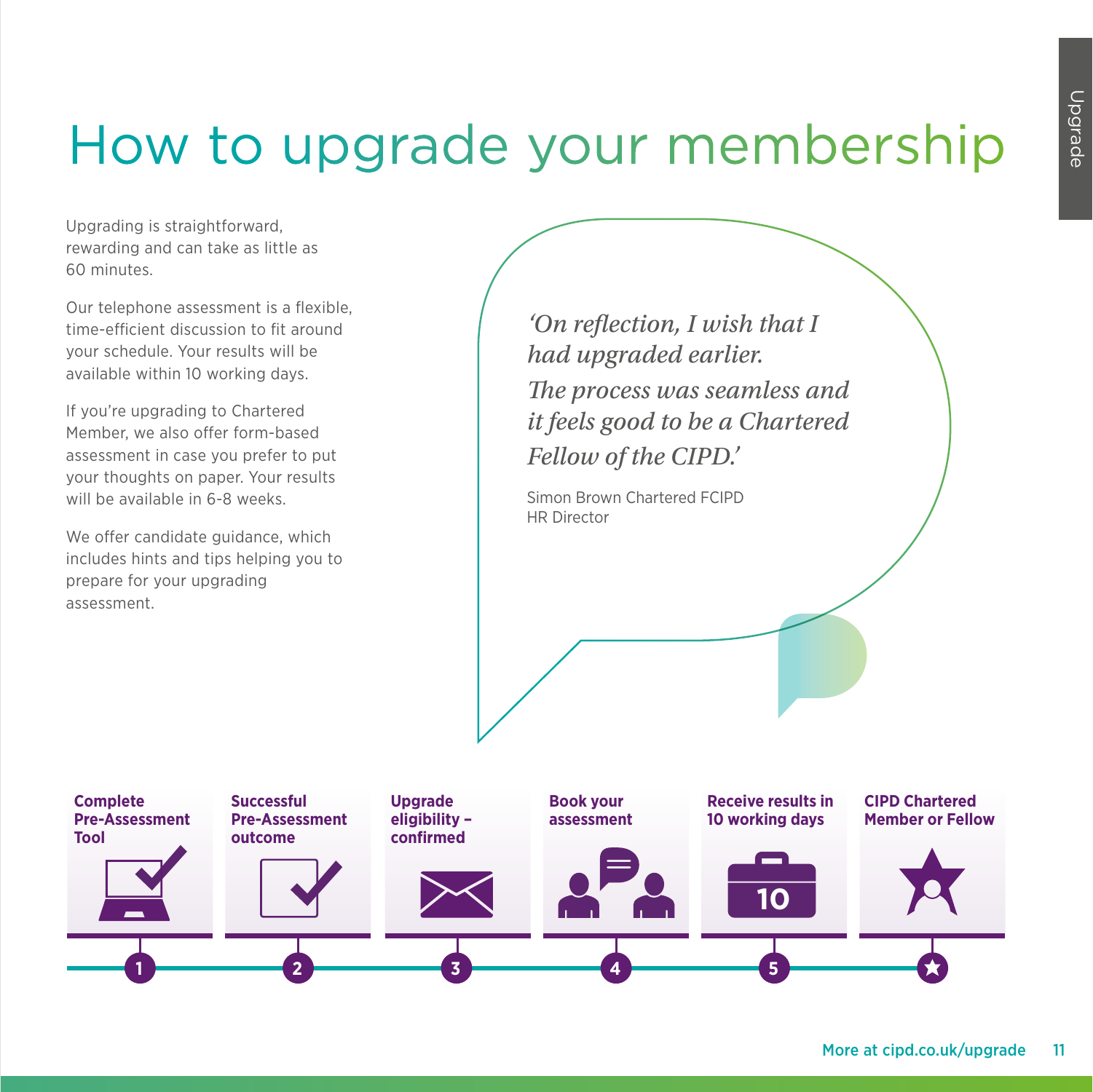# A direct route to CIPD membership

### **Experience Assessment**

Developed with busy professionals in mind, Experience Assessment is a direct route into CIPD membership. A straightforward way to get recognition for your achievements without the need to study a qualification. It allows you to reflect on your career, skills and knowledge, and highlights areas for development to meet your long-term career aspirations.

Within as little as **four months** you could be a member.

- Join a group of like-minded peers who have worked as hard as you to be recognised.
- Take the next step in your career by demonstrating that your abilities and knowledge measure up.
- Get recognised for the work you've already done and achieve a professional designation.

Depending on your level of experience you can achieve CIPD membership as an **Associate Member**, **Chartered Member** or **Chartered Fellow** and use the designation after your name (Assoc CIPD, Chartered MCIPD or Chartered FCIPD).

### **Experience Assessment for organisations**

Experience Assessment for organisations allows you to benchmark your people teams against the industry standard and reward their achievements with CIPD membership.

Experience Assessment will enable your organisation to:

- benchmark the HR and L&D capability within your team against the CIPD Profession Map, which reflects the industry standard
- create targeted development plans across your people functions
- provide a highly rewarding development experience
- professionalise your people function by affiliation with the CIPD.

We'll work with you to tailor our approach to meet your team's specific needs.

 *'Overall, Experience Assessment was a fantastic experience and I would highly recommend it to anyone. It has given me a renewed focus on CPD and I am working my way through the feedback to improve going forward.'*

Julia Siepmann Chartered MCIPD Area HR Lead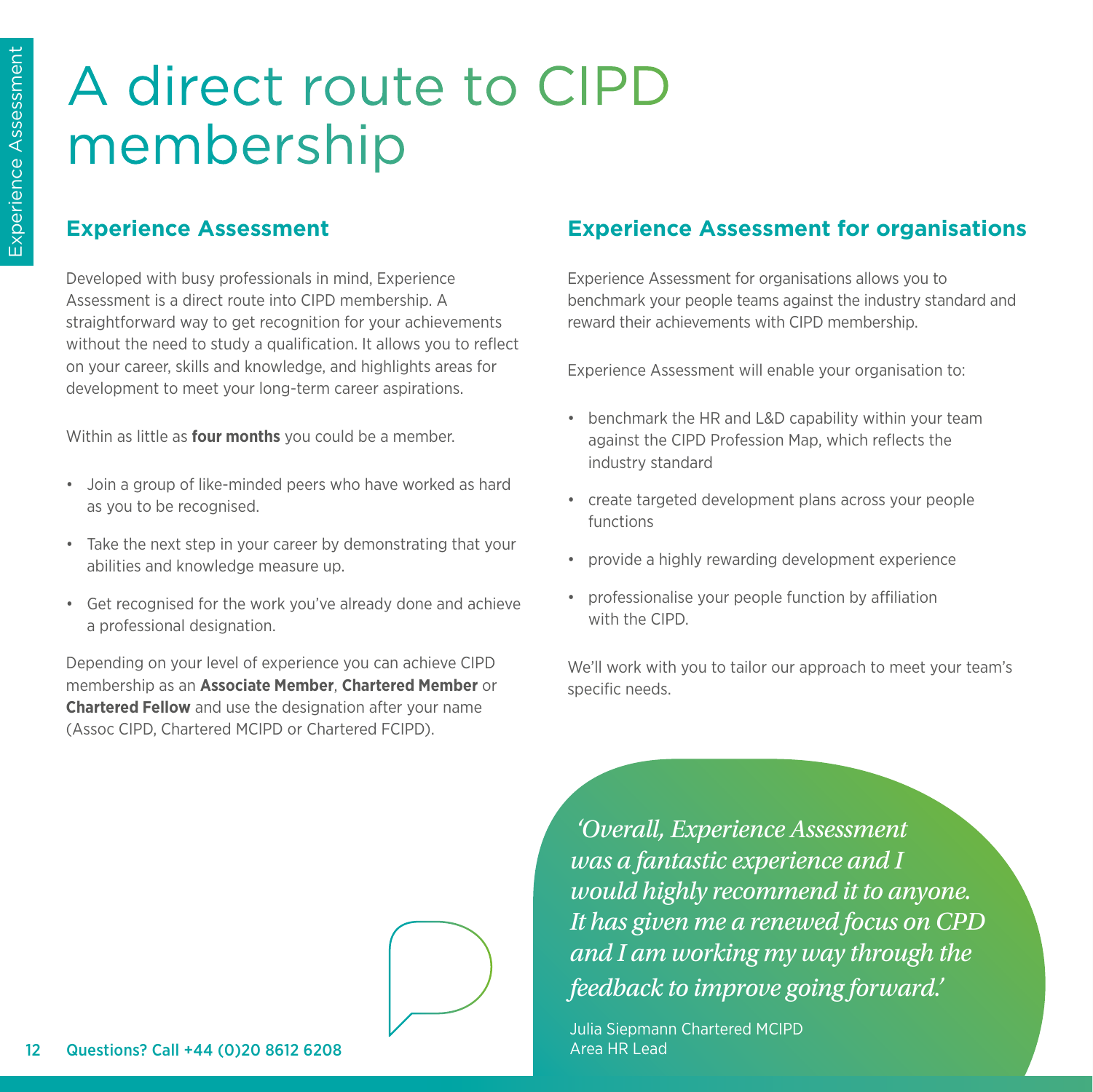# The five stages of Experience Assessment

Experience Assessment is both challenging and rewarding, and is designed to fit around your full-time work commitments. At its core is a five-step process:

### **Step 1 – Complete Pre-Assessment**

Our online Pre-Assessment has been designed to help you decide whether Experience Assessment is the right route for you and which membership grade to apply for.

It takes around 10 minutes to complete and gives you an immediate result. Take the Pre-Assessment at **cipd.co.uk/ea-tool**

### **Step 2 – Registration**

Next you'll need to register and pay for your complete Experience Assessment, including your CIPD membership which will give you access to a range of materials, online research and communities that'll help and support you throughout your online assessment.

### **Step 3 – Online assessment**

Your online assessment will take about 5–10 days of your time over an eight-week period. It comprises three elements: knowledge and impact report, behaviour report and information on your professional development.

# **Step 4 – Professional Discussion**

Approximately 3–4 weeks after you've completed your online submissions, you'll have your Professional Discussion – a 2–3 hour online interview with an experienced CIPD assessor to explore your evidence in more detail.

### **Step 5 – Outcome**

You'll receive the outcome of your assessment, together with a report to support your continuing professional development within six weeks of your Professional Discussion.

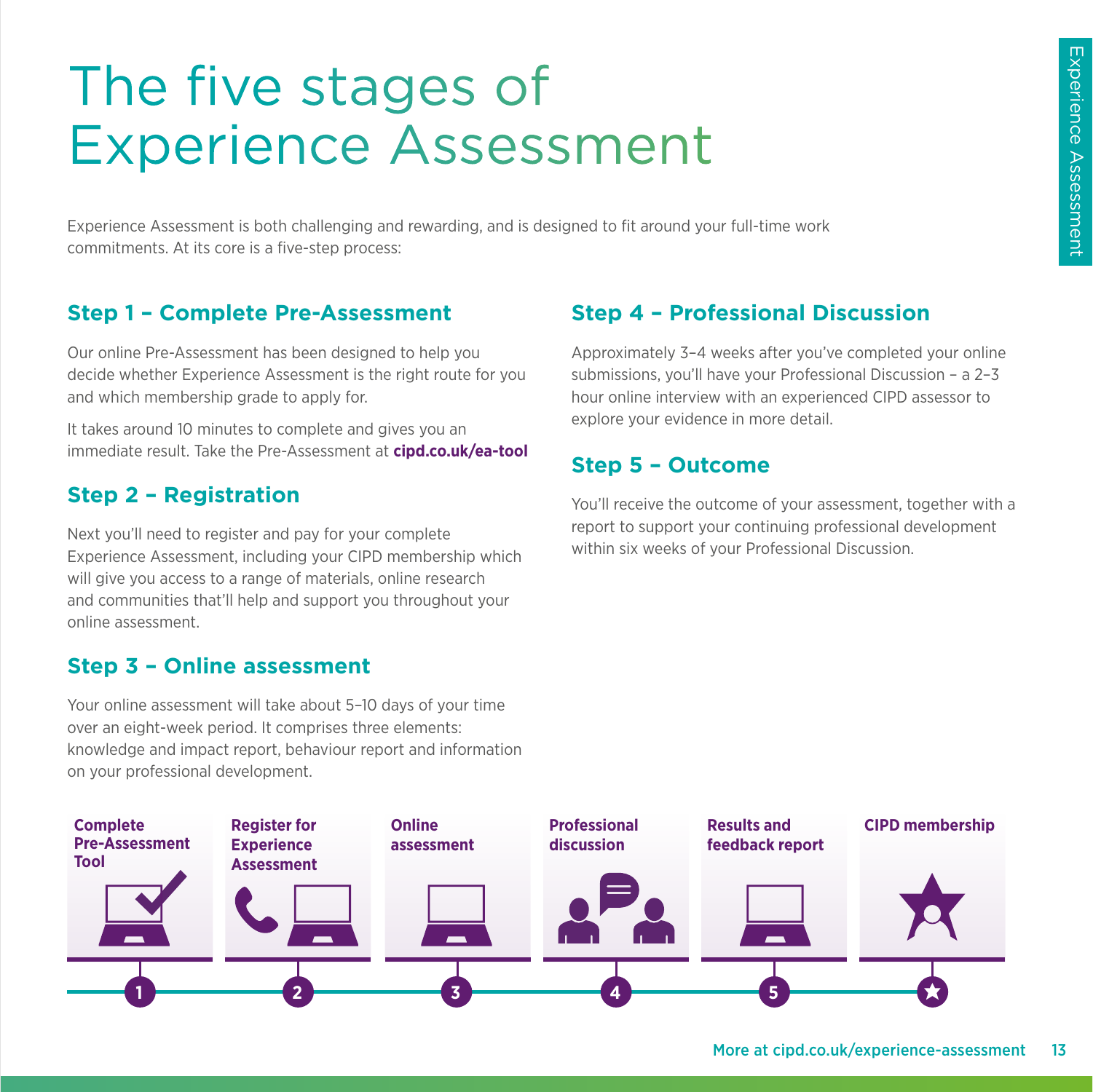# Your exclusive member benefits

Whether you're starting out or looking to progress in your career, CIPD membership will support and inspire you every step of the way. Make the most of your exclusive member benefits to help you create impact with your work and build your professional reputation every day.

# **Supporting you in your role**



**Knowledge hub** – explore research updates, policies, factsheets, podcasts and blogs, plus over 200 business and HR/L&D business publications and journals.



**Helplines** – receive support through specialist telephone helplines, providing free confidential legal guidance from trained advisers.



**Employment law** – access a wealth of resources to help you address employment law questions and keep up to date with the latest legislation.



**Wellbeing support** – access a 24/7 confidential helpline, plus online hub and mobile app, to get support on mental health and wellbeing, as well as debt and financial difficulties.



**Industry magazines** – as a member, you'll receive printed copies of our award-winning magazine – *People Management*. Chartered Fellows enjoy the exclusive *Work.* magazine.

### **Developing your career**



**Professional credibility** – CIPD membership helps you raise your profile and demonstrate your expertise.



**Career hub** – advice and information tailored to your career stage and membership level to support you throughout your career.



**CIPD Learning Hub** – available 24/7, our online platform gives you access to cutting edge learning and tools to enable you to have a greater impact professionally.



**CPD** – with our Self-Assessment Tool, you can identify skill gaps and get tailored recommendations for your career development.

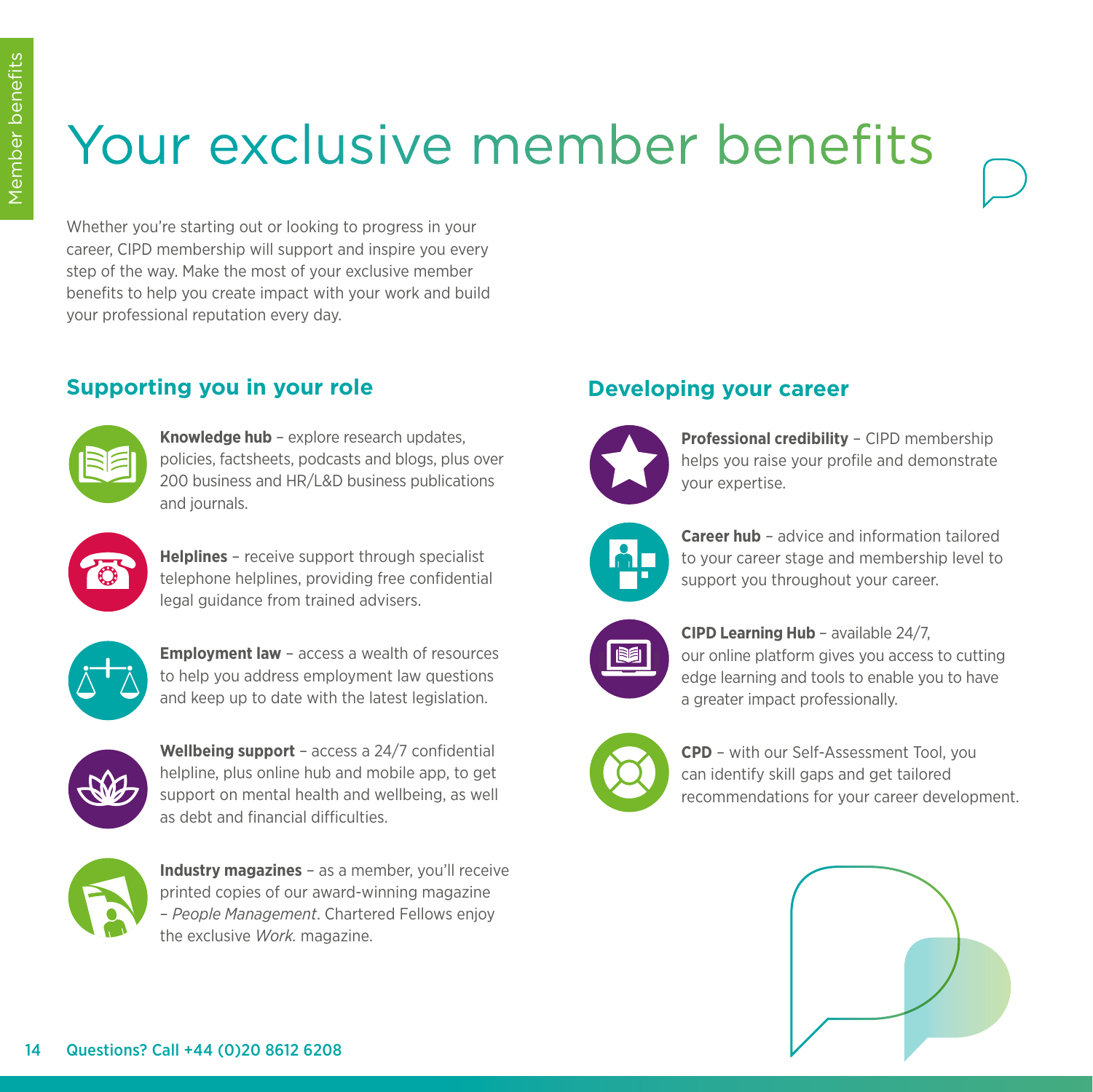# **Growing your network**



**Online communities** – exclusive communities where you can learn, debate and connect with like-minded professionals anytime, anyplace.



**Local branch network** – 59 branches across the UK and Ireland offering networking and learning opportunities in your local area.



**Events and conferences** – connect and learn from others at our renowned conferences, available at a 10% discount rate for CIPD members.



**Volunteering** – use your experience as a people professional to make an impact by volunteering for one of the exciting programmes supported by the CIPD.

# **Saving you money**



**Discounts and rewards** – save on training courses and events, books, HR-inform and *People Management* advertising.



**Professional indemnity insurance** – access competitive premiums and wider protection, alongside value added optional cover, through our chosen partner.



**Financial assistance** – we're able to offer a reduced membership fee to members in specific circumstances such as career breaks and provide a back-to-work programme.

 *'If there's anything I need to find out about HR, I know that I'll be able to find it through the CIPD quickly and easily.'*

Adam Connell Assoc CIPD HR Partner